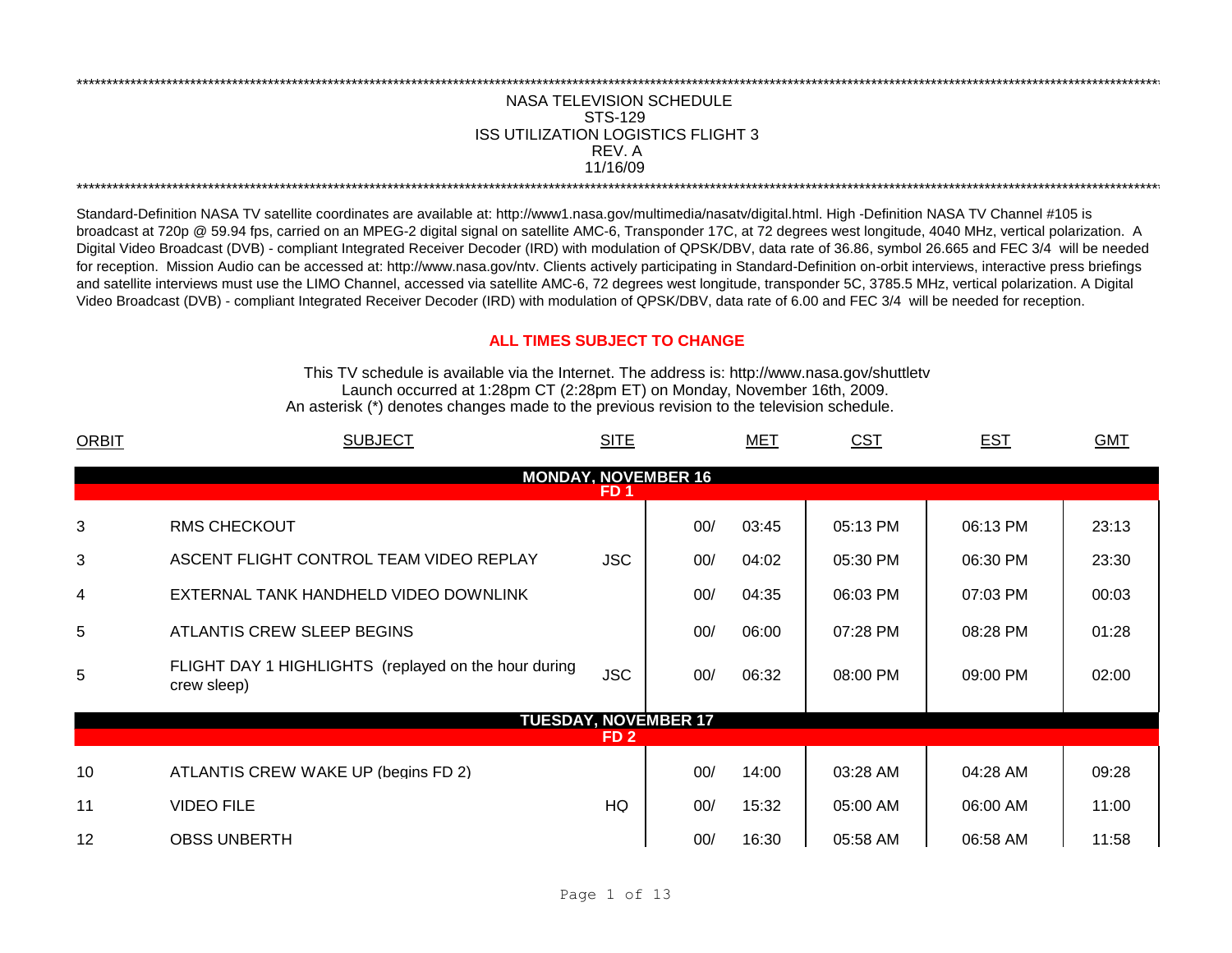| RMS/OBSS SURVEY OF ATLANTIS TPS BEGINS                                                                  |            | 00/             | 17:45 | 07:13 AM                      | 08:13 AM | 13:13 |
|---------------------------------------------------------------------------------------------------------|------------|-----------------|-------|-------------------------------|----------|-------|
| <b>EMU CHECKOUT</b>                                                                                     |            | 00/             | 17:55 | 07:23 AM                      | 08:23 AM | 13:23 |
| WISE PRELAUNCH NEWS CONFERENCE (Education<br>Channel # 102 only)                                        | HQ         | 00/             | 21:32 | 11:00 AM                      | 12:00 PM | 17:00 |
| <b>MISSION STATUS BRIEFING</b>                                                                          | <b>JSC</b> | 00/             | 23:32 | 01:00 PM                      | 02:00 PM | 19:00 |
| <b>OBSS BERTH</b>                                                                                       |            | 00/             | 23:45 | 01:13 PM                      | 02:13 PM | 19:13 |
| <b>SRMS GRAPPLES ELC 1</b>                                                                              |            | 01/             | 00:40 | 02:08 PM                      | 03:08 PM | 20:08 |
| RMS OMS POD SURVEY                                                                                      |            | 01/             | 00:55 | 02:23 PM                      | 03:23 PM | 20:23 |
| CENTERLINE CAMERA INSTALLATION                                                                          |            | 01/             | 01:00 | 02:28 PM                      | 03:28 PM | 20:28 |
| <b>ODS RING EXTENSION</b>                                                                               |            | 01/             | 01:30 | 02:58 PM                      | 03:58 PM | 20:58 |
| RENDEZVOUS TOOL CHECKOUT                                                                                |            | 01/             | 02:00 | 03:28 PM                      | 04:28 PM | 21:28 |
| POST MMT BRIEFING                                                                                       | <b>JSC</b> | 01/             | 02:32 | 04:00 PM                      | 05:00 PM | 22:00 |
| WISE PRELAUNCH NEWS CONFERENCE REPLAY<br>(NASA TV Public Channel #101 & Education Channel #102<br>only) | HQ         | 01/             | 03:32 | 05:00 PM                      | 06:00 PM | 23:00 |
| ATLANTIS CREW SLEEP BEGINS                                                                              |            | 01/             | 06:00 | 07:28 PM                      | 08:28 PM | 01:28 |
| FLIGHT DAY 2 HIGHLIGHTS (replayed on the hour during<br>crew sleep                                      | <b>JSC</b> | 01/             | 06:32 | 08:00 PM                      | 09:00 PM | 02:00 |
|                                                                                                         |            |                 |       |                               |          |       |
|                                                                                                         |            |                 |       |                               |          |       |
| ATLANTIS CREW WAKE UP (begins FD 3)                                                                     |            | 01/             | 14:00 | 03:28 AM                      | 04:28 AM | 09:28 |
| <b>VIDEO FILE</b>                                                                                       | HQ         | 01/             | 15:32 | 05:00 AM                      | 06:00 AM | 11:00 |
| RENDEZVOUS OPERATIONS BEGIN                                                                             |            | 01/             | 15:40 | 05:08 AM                      | 06:08 AM | 11:08 |
| <b>TI BURN</b>                                                                                          |            | 01/             | 18:35 | 08:03 AM                      | 09:03 AM | 14:03 |
|                                                                                                         |            | FD <sub>3</sub> |       | <b>WEDNESDAY, NOVEMBER 18</b> |          |       |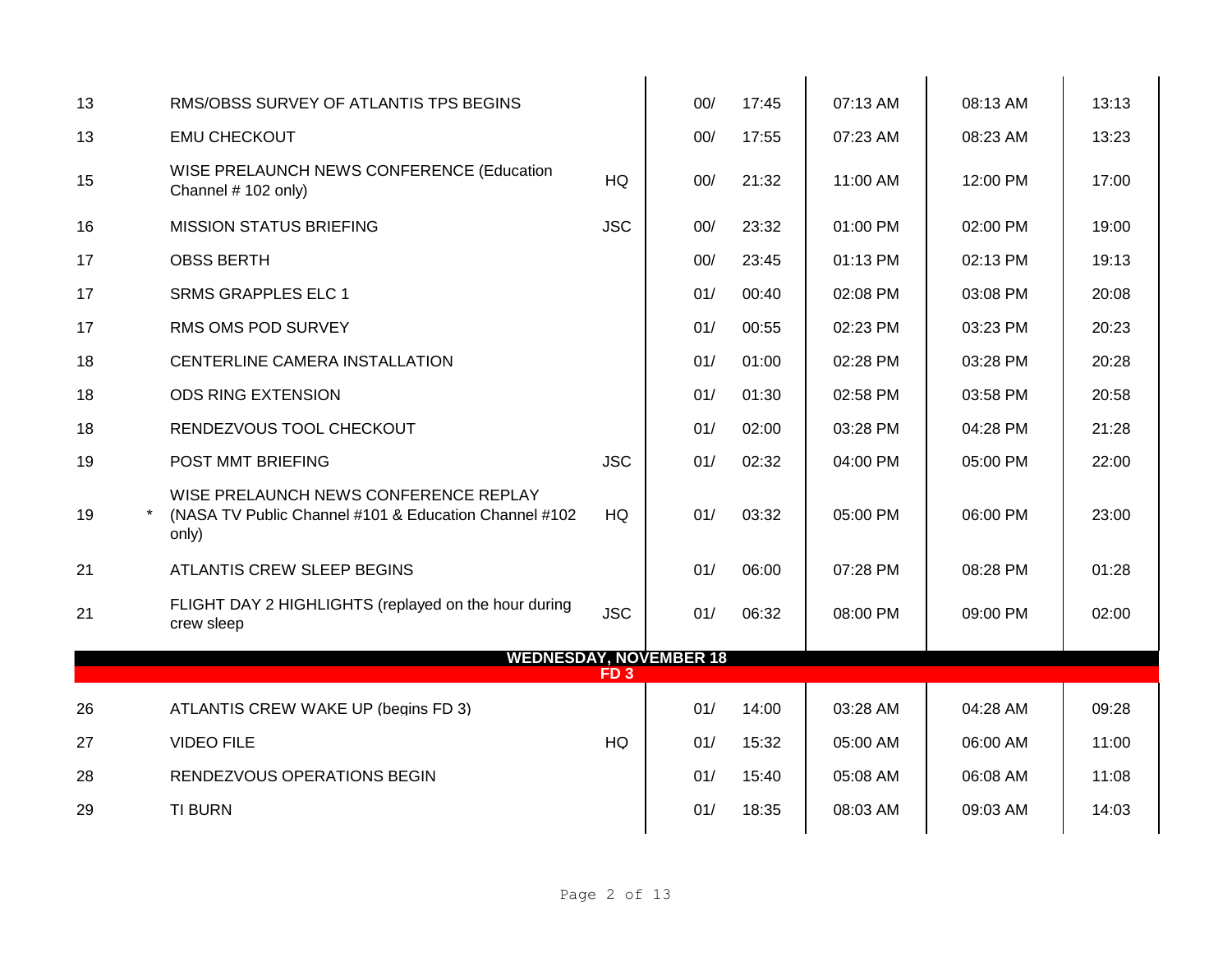| 29 | MOVING BEYOND EARTH PRESS REVIEW AT THE<br>SMITHSONIAN NATIONAL AIR & SPACE MUSEUM (NASA<br>TV Education Channel #102 only)                                 | HQ.        | 01/ | 18:47 | 08:15 AM | 09:15 AM | 14:15 |
|----|-------------------------------------------------------------------------------------------------------------------------------------------------------------|------------|-----|-------|----------|----------|-------|
| 31 | ATLANTIS RPM / ISS CREW VIDEO DOCUMENTATION<br><b>BEGINS</b>                                                                                                |            | 01/ | 20:27 | 09:55 AM | 10:55 AM | 15:55 |
| 31 | ATLANTIS / ISS DOCKING (may not be televised live)                                                                                                          |            | 01/ | 21:25 | 10:53 AM | 11:53 AM | 16:53 |
| 31 | SHUTTLE VTR PLAYBACK OF DOCKING                                                                                                                             |            | 01/ | 21:50 | 11:18 AM | 12:18 PM | 17:18 |
| 32 | ATLANTIS / ISS CREW HATCH OPENING AND                                                                                                                       |            | 01/ | 23:25 | 12:53 PM | 01:53 PM | 18:53 |
| 33 | <b>MISSION STATUS BRIEFING</b>                                                                                                                              | <b>JSC</b> | 02/ | 00:02 | 01:30 PM | 02:30 PM | 19:30 |
| 33 | SRMS UNBERTH ELC1 FROM ATLANTIS' PAYLOAD BAY                                                                                                                |            | 02/ | 00:05 | 01:33 PM | 02:33 PM | 19:33 |
| 34 | SRMS HANDOFF ELC1 TO SSRMS                                                                                                                                  |            | 02/ | 00:45 | 02:13 PM | 03:13 PM | 20:13 |
| 34 | EVA # 1 PROCEDURE REVIEW                                                                                                                                    |            | 02/ | 01:55 | 03:23 PM | 04:23 PM | 21:23 |
| 34 | SSRMS INSTALLATION OF ELC1 ON P3 NADIR UCCAS                                                                                                                |            | 02/ | 02:10 | 03:38 PM | 04:38 PM | 21:38 |
| 34 | POST-MMT BRIEFING                                                                                                                                           | <b>JSC</b> | 02/ | 02:32 | 04:00 PM | 05:00 PM | 22:00 |
| 35 | MOVING BEYOND EARTH PRESS REVIEW AT THE<br>SMITHSONIAN NATIONAL AIR & SPACE MUSEUM<br>REPLAY (NASA TV Public Channel #101 & Education<br>Channel #102 only) | <b>HQ</b>  | 02/ | 03:32 | 05:00 PM | 06:00 PM | 23:00 |
| 36 | EVA #1 CAMPOUT BEGINS (Foreman & Satcher)                                                                                                                   |            | 02/ | 04:25 | 05:53 PM | 06:53 PM | 23:53 |
| 37 | <b>ISS CREW SLEEP BEGINS</b>                                                                                                                                |            | 02/ | 05:30 | 06:58 PM | 07:58 PM | 00:58 |
| 37 | ATLANTIS CREW SLEEP BEGINS                                                                                                                                  |            | 02/ | 06:00 | 07:28 PM | 08:28 PM | 01:28 |
| 37 | FLIGHT DAY 3 HIGHLIGHTS (replayed on the hour during<br>crew sleep)                                                                                         | <b>JSC</b> | 02/ | 06:32 | 08:00 PM | 09:00 PM | 02:00 |
| 39 | HIGH DEFINITION FLIGHT DAY 3 CREW HIGHLIGHTS (if<br>available; on the NASA-TV HDTV Channel; replays from<br>5:00am CT - 4:00pm CT on Nov. 19)               | <b>JSC</b> | 02/ | 08:32 | 10:00 PM | 11:00 PM | 04:00 |
|    |                                                                                                                                                             |            |     |       |          |          |       |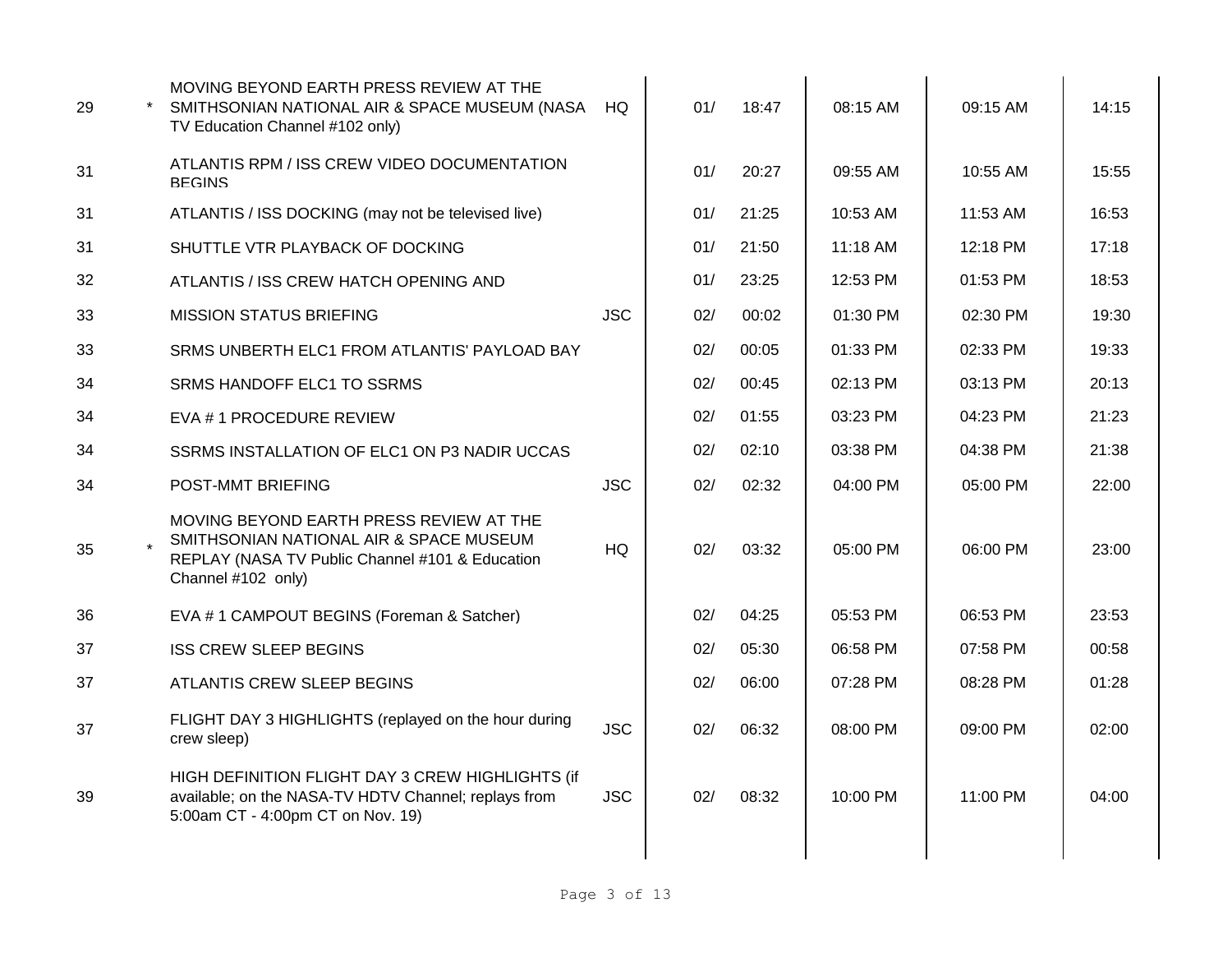| <b>THURSDAY, NOVEMBER 19</b> |                                                                                                                                               |                 |     |       |          |          |       |
|------------------------------|-----------------------------------------------------------------------------------------------------------------------------------------------|-----------------|-----|-------|----------|----------|-------|
|                              |                                                                                                                                               | FD <sub>4</sub> |     |       |          |          |       |
| 40                           | <b>ISS FLIGHT DIRECTOR UPDATE</b>                                                                                                             | <b>JSC</b>      | 02/ | 11:32 | 01:00 AM | 02:00 AM | 07:00 |
| 42                           | ISS FLIGHT DIRECTOR UPDATE REPLAY                                                                                                             | <b>JSC</b>      | 02/ | 13:02 | 02:30 AM | 03:30 AM | 08:30 |
| 42                           | ATLANTIS / ISS CREW WAKE UP (begins FD 4)                                                                                                     |                 | 02/ | 14:00 | 03:28 AM | 04:28 AM | 09:28 |
| 43                           | EVA #1 PREPARATIONS RESUME                                                                                                                    |                 | 02/ | 14:35 | 04:03 AM | 05:03 AM | 10:03 |
| 43                           | <b>VIDEO FILE</b>                                                                                                                             | <b>HQ</b>       | 02/ | 15:32 | 05:00 AM | 06:00 AM | 11:00 |
| 45                           | EVA # 1 BEGINS (Foreman and Satcher)                                                                                                          |                 | 02/ | 18:50 | 08:18 AM | 09:18 AM | 14:18 |
| 46                           | SPARE SASA INSTALLATION ON Z1 TRUSS                                                                                                           |                 | 02/ | 19:20 | 08:48 AM | 09:48 AM | 14:48 |
| 47                           | <b>MBS POA LUBRICATION</b>                                                                                                                    |                 | 02/ | 22:05 | 11:33 AM | 12:33 PM | 17:33 |
| 47                           | <b>SGANT CABLE ROUTING</b>                                                                                                                    |                 | 02/ | 22:05 | 11:33 AM | 12:33 PM | 17:33 |
| 48                           | SLIDE WIRE REMOVAL & NH3 BRACKET INSTALLATION<br>AT NODE 1                                                                                    |                 | 02/ | 23:00 | 12:28 PM | 01:28 PM | 18:28 |
| 48                           | JEM RMS EE LUBRICATION                                                                                                                        |                 | 02/ | 23:20 | 12:48 PM | 01:48 PM | 18:48 |
| 49                           | <b>SSRMS BASE CHANGE</b>                                                                                                                      |                 | 03/ | 00:35 | 02:03 PM | 03:03 PM | 20:03 |
| 50                           | $EVA # 1$ ENDS                                                                                                                                |                 | 03/ | 01:20 | 02:48 PM | 03:48 PM | 20:48 |
| 51                           | MISSION STATUS / POST-MMT BRIEFING                                                                                                            | <b>JSC</b>      | 03/ | 03:02 | 04:30 PM | 05:30 PM | 22:30 |
| 52                           | <b>ISS CREW SLEEP BEGINS</b>                                                                                                                  |                 | 03/ | 05:00 | 06:28 PM | 07:28 PM | 00:28 |
| 52                           | ATLANTIS CREW SLEEP BEGINS                                                                                                                    |                 | 03/ | 05:30 | 06:58 PM | 07:58 PM | 00:58 |
| 52                           | FLIGHT DAY 4 HIGHLIGHTS (replayed on the hour during<br>crew sleep)                                                                           | <b>JSC</b>      | 03/ | 05:32 | 07:00 PM | 08:00 PM | 01:00 |
| 54                           | HIGH DEFINITION FLIGHT DAY 4 CREW HIGHLIGHTS (if<br>available; on the NASA-TV HDTV Channel; replays from<br>5:00am CT - 4:00pm CT on Nov. 20) | <b>JSC</b>      | 03/ | 08:32 | 10:00 PM | 11:00 PM | 04:00 |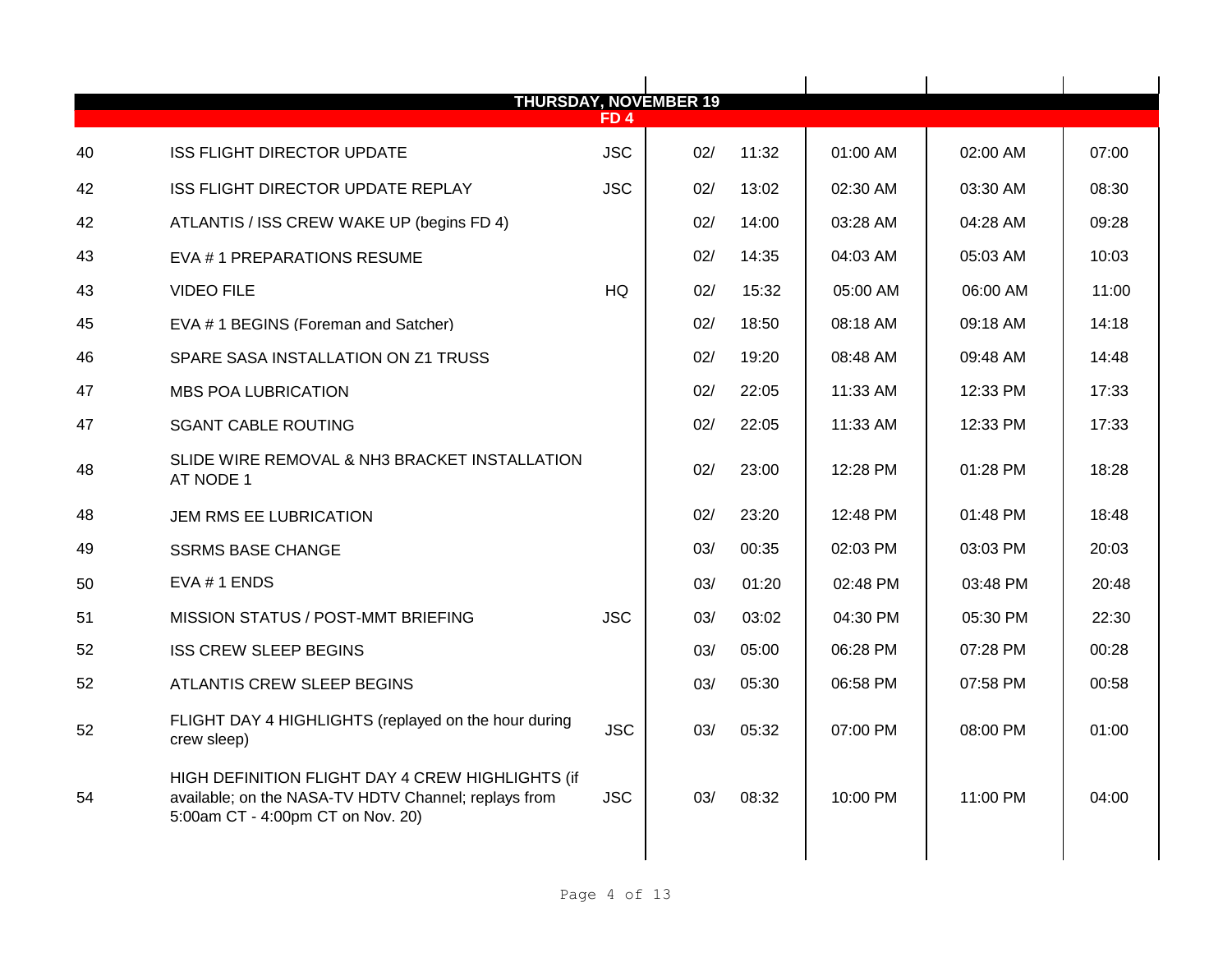|    | <b>FRIDAY, NOVEMBER 20</b>                                            |               |     |       |          |          |       |
|----|-----------------------------------------------------------------------|---------------|-----|-------|----------|----------|-------|
|    |                                                                       | <b>FD 5</b>   |     |       |          |          |       |
| 56 | <b>ISS FLIGHT DIRECTOR UPDATE</b>                                     | <b>JSC</b>    | 03/ | 11:02 | 12:30 AM | 01:30 AM | 06:30 |
| 57 | ISS FLIGHT DIRECTOR UPDATE REPLAY                                     | <b>JSC</b>    | 03/ | 13:02 | 02:30 AM | 03:30 AM | 08:30 |
| 57 | ATLANTIS / ISS CREW WAKE UP (begins FD 5)                             |               | 03/ | 13:30 | 02:58 AM | 03:58 AM | 08:58 |
| 59 | U.S. PAO EVENT WITH MSNBC "Morning Joe" / WTVF-TV<br>/ FOX NEWS RADIO | <b>ISS Ku</b> | 03/ | 15:40 | 05:08 AM | 06:08 AM | 11:08 |
| 59 | <b>VIDEO FILE</b>                                                     | <b>HQ</b>     | 03/ | 16:32 | 06:00 AM | 07:00 AM | 12:00 |
| 60 | <b>SSRMS GRAPPLE &amp; UNBERTH OBSS</b>                               |               | 03/ | 17:15 | 06:43 AM | 07:43 AM | 12:43 |
| 61 | <b>SSRMS HANDFF OBSS TO SRMS</b>                                      |               | 03/ | 18:50 | 08:18 AM | 09:18 AM | 14:18 |
| 61 | OBSS FOCUSED INSPECTION OF ATLANTIS TPS (If<br>required)              |               | 03/ | 19:35 | 09:03 AM | 10:03 AM | 15:03 |
| 64 | SRMS HANDOFF TO SSRMS; SSRMS BERTHS OBSS IN                           |               | 03/ | 23:05 | 12:33 PM | 01:33 PM | 18:33 |
| 65 | EVA # 2 PROCEDURE REVIEW                                              |               | 04/ | 00:55 | 02:23 PM | 03:23 PM | 20:23 |
| 65 | SRMS GRAPPLE OF ELC 2 IN ATLANTIS' PAYLOAD BAY                        |               | 04/ | 01:20 | 02:48 PM | 03:48 PM | 20:48 |
| 66 | U.S. PAO EVENT WITH ESPN "SportsCenter" / BET NEWS<br>/ WRIC-TV       | <b>ISS Ku</b> | 04/ | 01:55 | 03:23 PM | 04:23 PM | 21:23 |
| 66 | <b>MISSION STATUS BRIEFING</b>                                        | <b>JSC</b>    | 04/ | 02:47 | 04:15 PM | 05:15 PM | 22:15 |
| 67 | EVA # 2 CAMPOUT BEGINS (Foreman and Bresnik)                          |               | 04/ | 03:25 | 04:53 PM | 05:53 PM | 22:53 |
| 67 | <b>ISS CREW SLEEP BEGINS</b>                                          |               | 04/ | 04:30 | 05:58 PM | 06:58 PM | 23:58 |
| 68 | <b>ATLANTIS CREW SLEEP BEGINS</b>                                     |               | 04/ | 05:00 | 06:28 PM | 07:28 PM | 00:28 |
| 68 | FLIGHT DAY 5 HIGHLIGHTS (replayed on the hour during<br>crew sleep)   | <b>JSC</b>    | 04/ | 05:32 | 07:00 PM | 08:00 PM | 01:00 |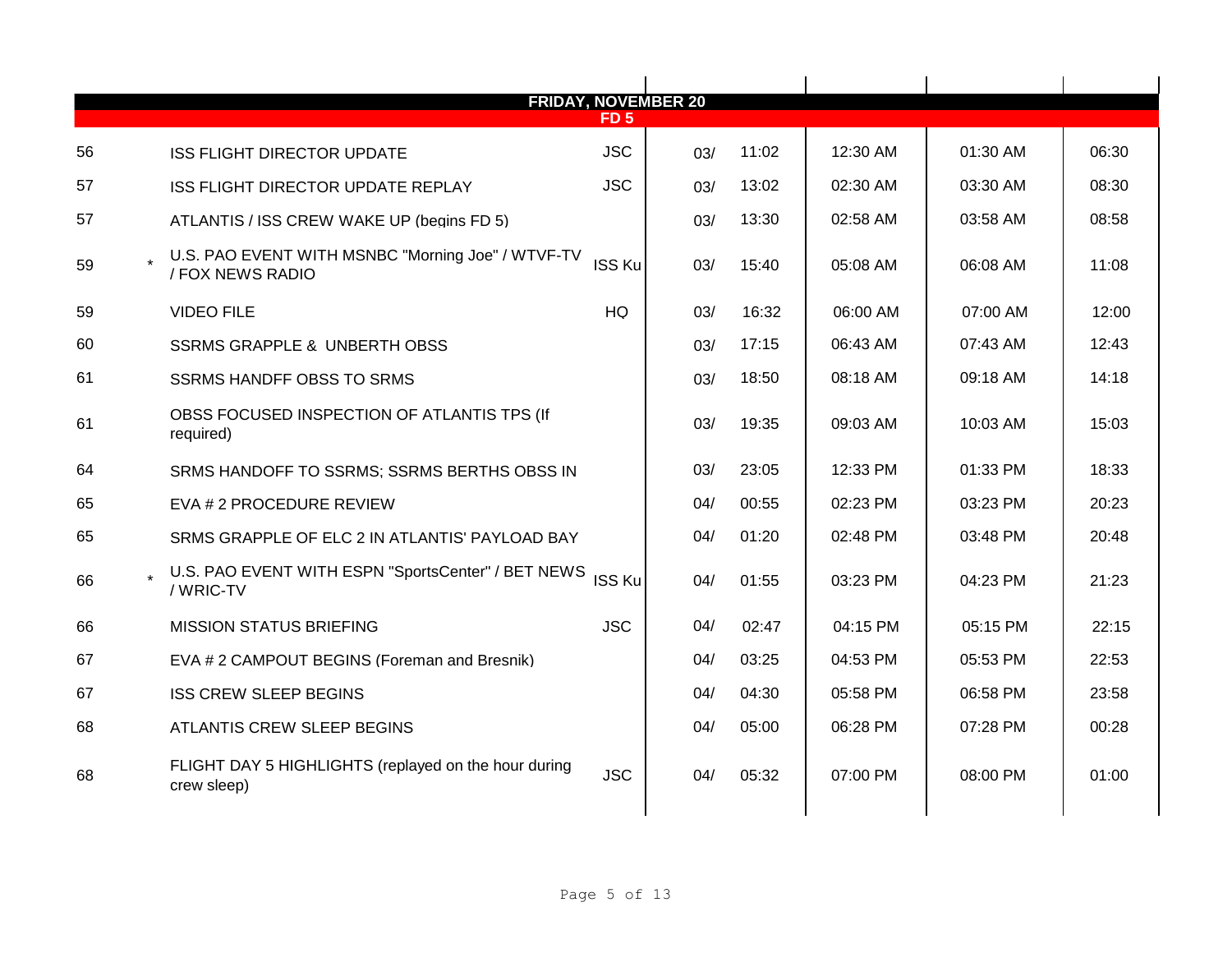| 69 | HIGH DEFINITION FLIGHT DAY 5 CREW HIGHLIGHTS (if<br>available; on the NASA-TV HDTV Channel; replays from<br>5:00am CT - 4:00pm CT on Nov. 21) | <b>JSC</b>      | 04/                          | 07:32 | 09:00 PM   | 10:00 PM | 03:00 |
|----|-----------------------------------------------------------------------------------------------------------------------------------------------|-----------------|------------------------------|-------|------------|----------|-------|
|    |                                                                                                                                               | FD <sub>6</sub> | <b>SATURDAY, NOVEMBER 21</b> |       |            |          |       |
| 71 | <b>ISS FLIGHT DIRECTOR UPDATE</b>                                                                                                             | <b>JSC</b>      | 04/                          | 10:32 | 12:00 AM   | 01:00 AM | 06:00 |
| 72 | ISS FLIGHT DIRECTOR UPDATE REPLAY                                                                                                             | <b>JSC</b>      | 04/                          | 12:02 | $01:30$ AM | 02:30 AM | 07:30 |
| 73 | ATLANTIS / ISS CREW WAKE UP (begins FD 6)                                                                                                     |                 | 04/                          | 13:00 | 02:28 AM   | 03:28 AM | 08:28 |
| 73 | EVA # 2 PREPARATIONS RESUME                                                                                                                   |                 | 04/                          | 13:30 | 02:58 AM   | 03:58 AM | 08:58 |
| 75 | SRMS UNBERTH ELC2 FROM ATLANTIS' PAYLOAD BAY                                                                                                  |                 | 04/                          | 15:45 | 05:13 AM   | 06:13 AM | 11:13 |
| 75 | SRMS HANDOFF ELC2 TO SSRMS                                                                                                                    |                 | 04/                          | 16:40 | 06:08 AM   | 07:08 AM | 12:08 |
| 76 | EVA # 2 BEGINS (Foreman and Bresnik)                                                                                                          |                 | 04/                          | 17:50 | 07:18 AM   | 08:18 AM | 13:18 |
| 76 | GATOR HAM RADIO BRACKET INSTALLATION ON<br><b>COLUMBUS</b>                                                                                    |                 | 04/                          | 18:20 | 07:48 AM   | 08:48 AM | 13:48 |
| 77 | SSRMS INSTALLATION OF ELC2 ON S3 UPPER<br><b>OUTBOARD PAS</b>                                                                                 |                 | 04/                          | 18:40 | 08:08 AM   | 09:08 AM | 14:08 |
| 77 | <b>SSRMS BASE CHANGE</b>                                                                                                                      |                 | 04/                          | 19:25 | 08:53 AM   | 09:53 AM | 14:53 |
| 77 | FPMU RELOCATION FROM S1 TO P1 TRUSS                                                                                                           |                 | 04/                          | 19:35 | 09:03 AM   | 10:03 AM | 15:03 |
| 78 | <b>S3 NADIR PAS DEPLOY</b>                                                                                                                    |                 | 04/                          | 21:05 | 10:33 AM   | 11:33 AM | 16:33 |
| 79 | CAMERA POSITION 1 WETA INSTALL ON S3 TRUSS                                                                                                    |                 | 04/                          | 22:35 | 12:03 PM   | 01:03 PM | 18:03 |
| 80 | EVA # 2 ENDS                                                                                                                                  |                 | 05/                          | 00:20 | 01:48 PM   | 02:48 PM | 19:48 |
| 80 | <b>MISSION STATUS BRIEFING</b>                                                                                                                | <b>JSC</b>      | 05/                          | 02:02 | 03:30 PM   | 04:30 PM | 21:30 |
| 83 | <b>ISS CREW SLEEP BEGINS</b>                                                                                                                  |                 | 05/                          | 04:00 | 05:28 PM   | 06:28 PM | 23:28 |
| 83 | ATLANTIS CREW SLEEP BEGINS                                                                                                                    |                 | 05/                          | 04:30 | 05:58 PM   | 06:58 PM | 23:58 |
| 83 | FLIGHT DAY 6 HIGHLIGHTS (replayed on the hour during<br>crew sleep)                                                                           | <b>JSC</b>      | 05/                          | 04:32 | 06:00 PM   | 07:00 PM | 00:00 |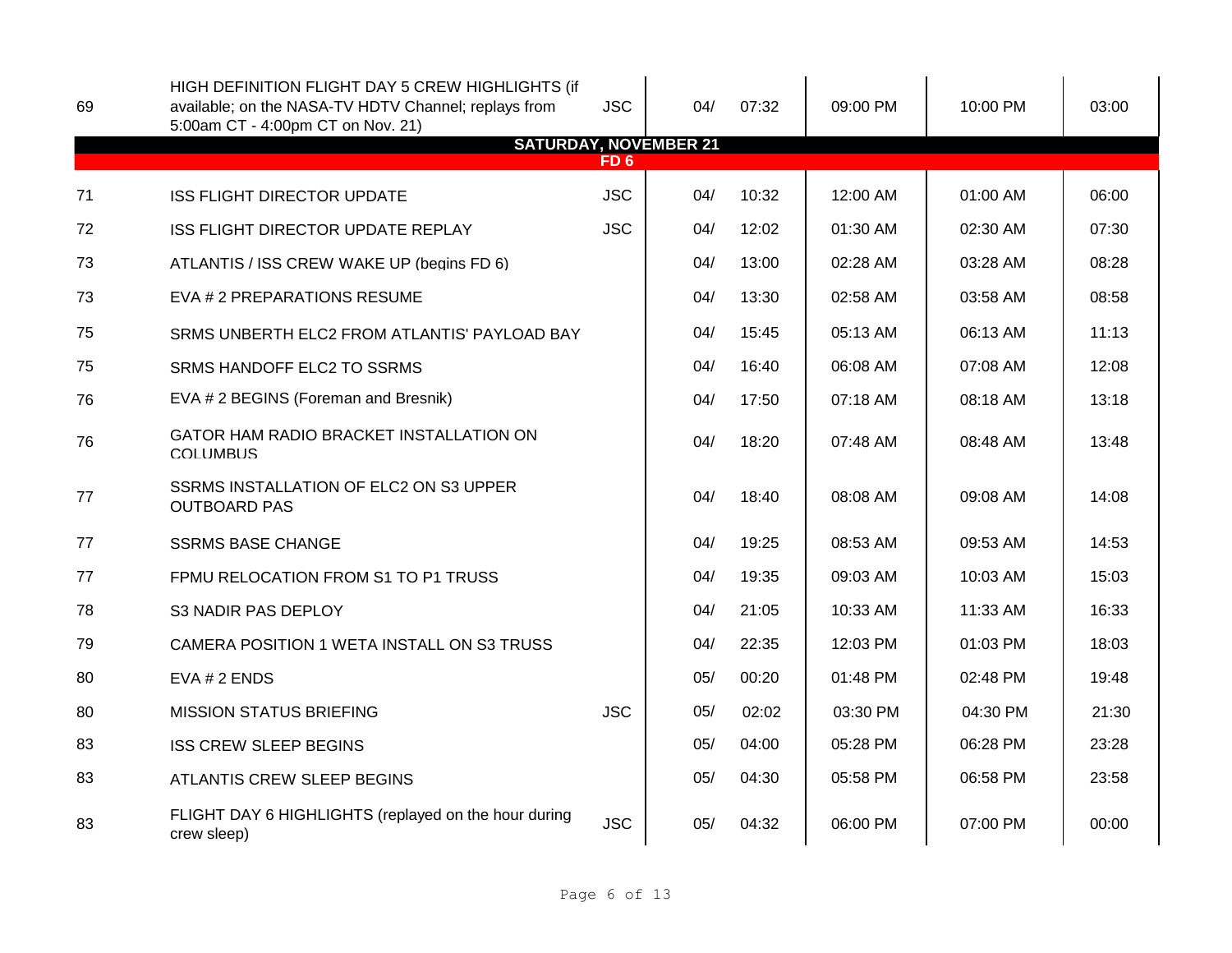| 85                                            | HIGH DEFINITION FLIGHT DAY 6 CREW HIGHLIGHTS (if<br>available; on the NASA-TV HDTV Channel; replays from<br>5:00am CT - 4:00pm CT on Nov. 22) | <b>JSC</b>    | 05/ | 07:32 | 09:00 PM | 10:00 PM | 03:00 |  |  |  |
|-----------------------------------------------|-----------------------------------------------------------------------------------------------------------------------------------------------|---------------|-----|-------|----------|----------|-------|--|--|--|
| 87                                            | <b>ISS FLIGHT DIRECTOR UPDATE</b>                                                                                                             | <b>JSC</b>    | 05/ | 10:02 | 11:30 PM | 12:30 AM | 05:30 |  |  |  |
| <b>SUNDAY, NOVEMBER 22</b><br>FD <sub>7</sub> |                                                                                                                                               |               |     |       |          |          |       |  |  |  |
| 88                                            | ISS FLIGHT DIRECTOR UPDATE REPLAY                                                                                                             | <b>JSC</b>    | 05/ | 12:02 | 01:30 AM | 02:30 AM | 07:30 |  |  |  |
| 88                                            | ATLANTIS / ISS CREW WAKE UP (begins FD 7)                                                                                                     |               | 05/ | 12:30 | 01:58 AM | 02:58 AM | 07:58 |  |  |  |
| 91                                            | ATLANTIS OFF-DUTY PERIOD BEGINS                                                                                                               |               | 05/ | 15:40 | 05:08 AM | 06:08 AM | 11:08 |  |  |  |
| 93                                            | U.S. PAO EVENT WITH WTTG-TV / BAY NEWS 9 / WBBM<br><b>RADIO</b>                                                                               | ISS Ku        | 05/ | 20:10 | 09:38 AM | 10:38 AM | 15:38 |  |  |  |
| 94                                            | U.S. PAO EDUCATIONAL EVENT WITH TENNESSEE<br><b>TECH UNIVERSITY</b>                                                                           | <b>ISS Ku</b> | 05/ | 21:40 | 11:08 AM | 12:08 PM | 17:08 |  |  |  |
| 95                                            | EVA # 3 PROCEDURE REVIEW                                                                                                                      |               | 05/ | 23:55 | 01:23 PM | 02:23 PM | 19:23 |  |  |  |
| 97                                            | <b>MISSION STATUS BRIEFING</b>                                                                                                                | <b>JSC</b>    | 06/ | 01:32 | 03:00 PM | 04:00 PM | 21:00 |  |  |  |
| 98                                            | EVA #3 CAMPOUT BEGINS (Satcher and Bresnik)                                                                                                   |               | 06/ | 02:25 | 03:53 PM | 04:53 PM | 21:53 |  |  |  |
| 98                                            | <b>ISS CREW SLEEP BEGINS</b>                                                                                                                  |               | 06/ | 03:30 | 04:58 PM | 05:58 PM | 22:58 |  |  |  |
| 99                                            | ATLANTIS CREW SLEEP BEGINS                                                                                                                    |               | 06/ | 04:00 | 05:28 PM | 06:28 PM | 23:28 |  |  |  |
| 99                                            | FLIGHT DAY 7 HIGHLIGHTS (replayed on the hour during<br>crew sleep)                                                                           | <b>JSC</b>    | 06/ | 04:32 | 06:00 PM | 07:00 PM | 00:00 |  |  |  |
| 101                                           | HIGH DEFINITION FLIGHT DAY 8 CREW HIGHLIGHTS (if<br>available; on the NASA-TV HDTV Channel; replays from<br>5:00am CT - 4:00pm CT on Nov. 23) | <b>JSC</b>    | 06/ | 07:32 | 09:00 PM | 10:00 PM | 03:00 |  |  |  |
| 102                                           | <b>ISS FLIGHT DIRECTOR UPDATE</b>                                                                                                             | <b>JSC</b>    | 06/ | 09:32 | 11:00 PM | 12:00 AM | 05:00 |  |  |  |
|                                               |                                                                                                                                               |               |     |       |          |          |       |  |  |  |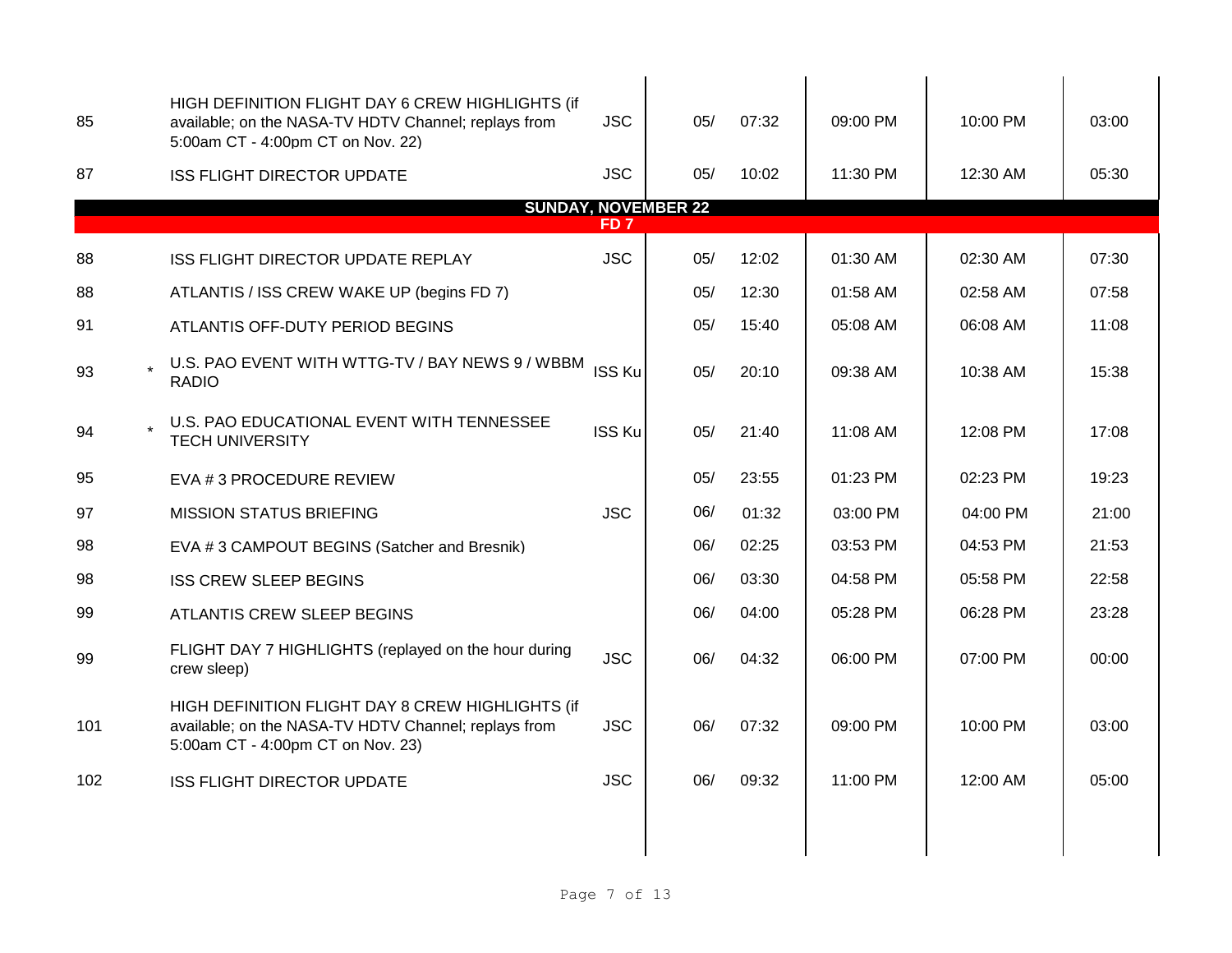|     | <b>MONDAY, NOVEMBER 23</b> |                                                                                                                                               |                 |                             |       |          |            |       |  |  |  |  |
|-----|----------------------------|-----------------------------------------------------------------------------------------------------------------------------------------------|-----------------|-----------------------------|-------|----------|------------|-------|--|--|--|--|
|     |                            |                                                                                                                                               | FD 8            |                             |       |          |            |       |  |  |  |  |
| 103 |                            | ISS FLIGHT DIRECTOR UPDATE REPLAY                                                                                                             | <b>JSC</b>      | 06/                         | 11:02 | 12:30 AM | 01:30 AM   | 06:30 |  |  |  |  |
| 104 |                            | ATLANTIS / ISS CREW WAKE UP (begins FD 8)                                                                                                     |                 | 06/                         | 12:00 | 01:28 AM | 02:28 AM   | 07:28 |  |  |  |  |
| 104 |                            | EVA #3 PREPARATIONS RESUME                                                                                                                    |                 | 06/                         | 12:35 | 02:03 AM | 03:03 AM   | 08:03 |  |  |  |  |
| 107 |                            | EVA #3 BEGINS (Satcher and Bresnik)                                                                                                           |                 | 06/                         | 16:50 | 06:18 AM | 07:18 AM   | 12:18 |  |  |  |  |
| 107 |                            | HPGT & MISSE-7 TRANSFER FROM ELC2 TO QUEST<br><b>AIRLOCK</b>                                                                                  |                 | 06/                         | 17:20 | 06:48 AM | 07:48 AM   | 12:48 |  |  |  |  |
| 109 |                            | PMA-3 HEATER CABLE STOWAGE                                                                                                                    |                 | 06/                         | 19:50 | 09:18 AM | $10:18$ AM | 15:18 |  |  |  |  |
| 109 |                            | S3 INBOARD UPPER PAS DEPLOYMENT                                                                                                               |                 | 06/                         | 20:20 | 09:48 AM | 10:48 AM   | 15:48 |  |  |  |  |
| 111 |                            | EVA #3 ENDS                                                                                                                                   |                 | 06/                         | 23:20 | 12:48 PM | $01:48$ PM | 18:48 |  |  |  |  |
| 112 |                            | <b>MISSION STATUS BRIEFING</b>                                                                                                                | <b>JSC</b>      | 07/                         | 01:02 | 02:30 PM | 03:30 PM   | 20:30 |  |  |  |  |
| 114 |                            | <b>VIDEO FILE</b>                                                                                                                             | <b>HQ</b>       | 07/                         | 02:32 | 04:00 PM | 05:00 PM   | 22:00 |  |  |  |  |
| 114 |                            | <b>ISS CREW SLEEP BEGINS</b>                                                                                                                  |                 | 07/                         | 03:00 | 04:28 PM | 05:28 PM   | 22:28 |  |  |  |  |
| 114 |                            | ATLANTIS CREW SLEEP BEGINS                                                                                                                    |                 | 07/                         | 03:30 | 04:58 PM | 05:58 PM   | 22:58 |  |  |  |  |
| 114 |                            | FLIGHT DAY 8 HIGHLIGHTS (replayed on the hour during                                                                                          | <b>JSC</b>      | 07/                         | 03:32 | 05:00 PM | 06:00 PM   | 23:00 |  |  |  |  |
| 116 |                            | HIGH DEFINITION FLIGHT DAY 8 CREW HIGHLIGHTS (if<br>available; on the NASA-TV HDTV Channel; replays from<br>5:00am CT - 4:00pm CT on Nov. 24) | <b>JSC</b>      | 07/                         | 06:32 | 08:00 PM | 09:00 PM   | 02:00 |  |  |  |  |
| 118 |                            | <b>ISS FLIGHT DIRECTOR UPDATE</b>                                                                                                             | <b>JSC</b>      | 07/                         | 09:02 | 10:30 PM | 11:30 PM   | 04:30 |  |  |  |  |
|     |                            |                                                                                                                                               |                 | <b>TUESDAY, NOVEMBER 24</b> |       |          |            |       |  |  |  |  |
|     |                            |                                                                                                                                               | FD <sub>9</sub> |                             |       |          |            |       |  |  |  |  |
| 119 |                            | ISS FLIGHT DIRECTOR UPDATE REPLAY                                                                                                             | <b>JSC</b>      | 07/                         | 11:02 | 12:30 AM | 01:30 AM   | 06:30 |  |  |  |  |
| 119 |                            | ATLANTIS / ISS CREW WAKE UP (begins FD 9)                                                                                                     |                 | 07/                         | 11:30 | 12:58 AM | 01:58 AM   | 06:58 |  |  |  |  |
| 122 |                            | ISS REBOOST (If required)                                                                                                                     |                 | 07/                         | 15:20 | 04:48 AM | 05:48 AM   | 10:48 |  |  |  |  |
| 123 |                            | JOINT CREW NEWS CONFERENCE                                                                                                                    | ISS Ku          | 07/                         | 17:45 | 07:13 AM | 08:13 AM   | 13:13 |  |  |  |  |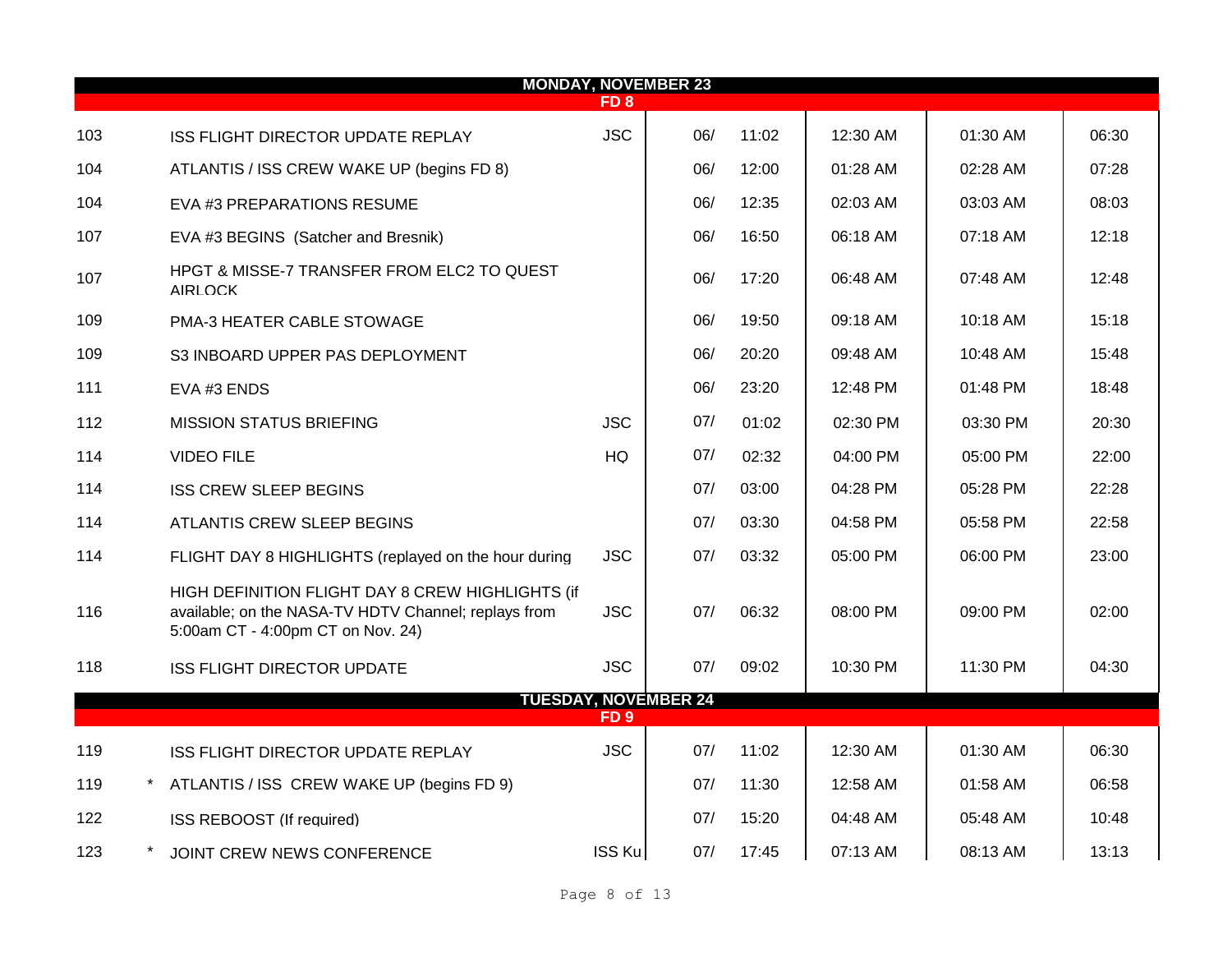| 125 | ATLANTIS CREW OFF DUTY PERIOD                                                                                                                 |              | 07/ | 19:45 | 09:13 AM | $10:13$ AM | 15:13 |
|-----|-----------------------------------------------------------------------------------------------------------------------------------------------|--------------|-----|-------|----------|------------|-------|
| 125 | <b>MISSION STATUS BRIEFING</b>                                                                                                                | <b>JSC</b>   | 07/ | 20:32 | 10:00 AM | 11:00 AM   | 16:00 |
| 126 | ATLANTIS / ISS FAREWELL AND HATCH CLOSURE                                                                                                     |              | 07/ | 22:00 | 11:28 AM | 12:28 PM   | 17:28 |
| 127 | RENDEZVOUS TOOLS CHECKOUT                                                                                                                     |              | 07/ | 22:45 | 12:13 PM | 01:13 PM   | 18:13 |
| 127 | CENTERLINE CAMERA INSTALLATION                                                                                                                |              | 07/ | 22:45 | 12:13 PM | 01:13 PM   | 18:13 |
| 128 | <b>VIDEO FILE</b>                                                                                                                             | <b>HQ</b>    | 08/ | 00:32 | 02:00 PM | 03:00 PM   | 20:00 |
| 129 | ATLANTIS / ISS CREW SLEEP BEGINS                                                                                                              |              | 08/ | 03:00 | 04:28 PM | 05:28 PM   | 22:28 |
| 130 | FLIGHT DAY 9 HIGHLIGHTS (replayed on the hour during<br>crew sleep)                                                                           | <b>JSC</b>   | 08/ | 03:32 | 05:00 PM | 06:00 PM   | 23:00 |
| 131 | HIGH DEFINITION FLIGHT DAY 9 CREW HIGHLIGHTS (if<br>available; on the NASA-TV HDTV Channel; replays from<br>5:00am CT - 4:00pm CT on Nov. 25) | <b>JSC</b>   | 08/ | 05:32 | 07:00 PM | 08:00 PM   | 01:00 |
| 133 | <b>ISS FLIGHT DIRECTOR UPDATE</b>                                                                                                             | <b>JSC</b>   | 08/ | 09:02 | 10:30 PM | 11:30 PM   | 04:30 |
| 134 | ISS FLIGHT DIRECTOR UPDATE REPLAY                                                                                                             | <b>JSC</b>   | 08/ | 10:02 | 11:30 PM | 12:30 AM   | 05:30 |
|     | <b>WEDNESDAY, NOVEMBER 25</b>                                                                                                                 | <b>FD 10</b> |     |       |          |            |       |
| 135 | ATLANTIS CREW WAKE UP (begins FD 10)                                                                                                          |              | 08/ | 11:00 | 12:28 AM | 01:28 AM   | 06:28 |
| 135 | <b>ISS CREW WAKE UP</b>                                                                                                                       |              | 08/ | 11:30 | 12:58 AM | $01:58$ AM | 06:58 |
| 137 | ATLANTIS UNDOCKS FROM ISS                                                                                                                     |              | 08/ | 14:26 | 03:54 AM | 04:54 AM   | 09:54 |
| 138 | ATLANTIS FLYAROUND OF ISS BEGINS                                                                                                              |              | 08/ | 14:51 | 04:19 AM | 05:19 AM   | 10:19 |
| 138 | ATLANTIS FINAL SEPARATION FROM ISS                                                                                                            |              | 08/ | 16:09 | 05:37 AM | 06:37 AM   | 11:37 |
| 138 | SHUTTLE VTR PLAYBACK OF UNDOCKING                                                                                                             |              | 08/ | 16:35 | 06:03 AM | 07:03 AM   | 12:03 |
| 139 | <b>OBSS UNBERTH</b>                                                                                                                           |              | 08/ | 17:50 | 07:18 AM | 08:18 AM   | 13:18 |
|     |                                                                                                                                               |              |     |       |          |            |       |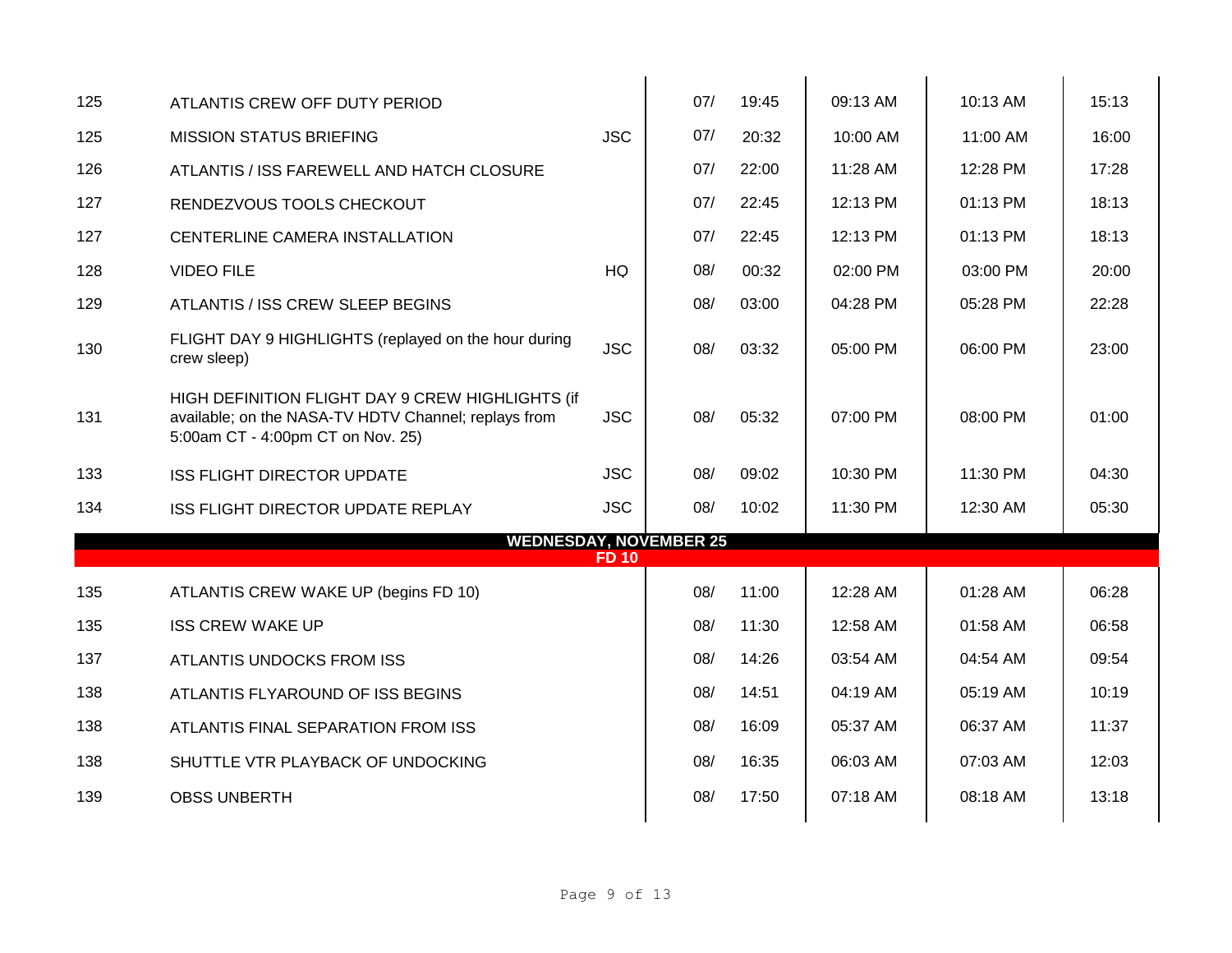| 140 | RMS / OBSS LATE INSPECTION OF ATLANTIS' TPS<br><b>BEGINS</b>                                                                                   |              | 08/                          | 18:55 | 08:23 AM | 09:23 AM | 14:23 |
|-----|------------------------------------------------------------------------------------------------------------------------------------------------|--------------|------------------------------|-------|----------|----------|-------|
| 141 | <b>MISSION STATUS BRIEFING</b>                                                                                                                 | <b>JSC</b>   | 08/                          | 21:02 | 10:30 AM | 11:30 AM | 16:30 |
| 142 | <b>OBSS BERTH</b>                                                                                                                              |              | 08/                          | 23:10 | 12:38 PM | 01:38 PM | 18:38 |
| 143 | <b>VIDEO FILE</b>                                                                                                                              | HQ           | 08/                          | 23:32 | 01:00 PM | 02:00 PM | 19:00 |
| 144 | POST-MMT BRIEFING                                                                                                                              | <b>JSC</b>   | 08/                          | 01:02 | 02:30 PM | 03:30 PM | 20:30 |
| 145 | ATLANTIS CREW SLEEP BEGINS                                                                                                                     |              | 09/                          | 03:00 | 04:28 PM | 05:28 PM | 22:28 |
| 146 | FLIGHT DAY 10 HIGHLIGHTS (replayed on the hour during<br>crew sleep)                                                                           | <b>JSC</b>   | 09/                          | 03:32 | 05:00 PM | 06:00 PM | 23:00 |
| 147 | HIGH DEFINITION FLIGHT DAY 10 CREW HIGHLIGHTS<br>(if available; on the NASA-TV HDTV Channel; replays from<br>5:00am CT - 4:00pm CT on Nov. 26) | <b>JSC</b>   | 09/                          | 05:32 | 07:00 PM | 08:00 PM | 01:00 |
|     |                                                                                                                                                | <b>FD 11</b> | <b>THURSDAY, NOVEMBER 26</b> |       |          |          |       |
| 150 | ATLANTIS CREW WAKE UP (begins FD 11)                                                                                                           |              | 09/                          | 11:00 | 12:28 AM | 01:28 AM | 06:28 |
|     |                                                                                                                                                |              |                              |       |          |          |       |
| 153 |                                                                                                                                                |              |                              |       |          |          |       |
|     | <b>CABIN STOWAGE BEGINS</b>                                                                                                                    |              | 09/                          | 14:55 | 04:23 AM | 05:23 AM | 10:23 |
| 153 | <b>FCS CHECKOUT</b>                                                                                                                            |              | 09/                          | 15:10 | 04:38 AM | 05:38 AM | 10:38 |
| 154 | <b>RCS HOT-FIRE TEST</b>                                                                                                                       |              | 09/                          | 16:20 | 05:48 AM | 06:48 AM | 11:48 |
| 155 | U.S. PAO EVENT WITH ABC NEWS / WKYC-TV /<br><b>KCBS-TV</b>                                                                                     | <b>TDRE</b>  | 09/                          | 18:05 | 07:33 AM | 08:33 AM | 13:33 |
| 157 | <b>MISSION STATUS BRIEFING</b>                                                                                                                 | <b>JSC</b>   | 09/                          | 21:02 | 10:30 AM | 11:30 AM | 16:30 |
| 158 | STOTT'S RECUMBENT SEAT SET UP                                                                                                                  |              | 09/                          | 23:00 | 12:28 PM | 01:28 PM | 18:28 |
| 159 | KU-BAND ANTENNA STOWAGE                                                                                                                        |              | 10/                          | 00:00 | 01:28 PM | 02:28 PM | 19:28 |
| 161 | ATLANTIS CREW SLEEP BEGINS                                                                                                                     |              | 10/                          | 03:00 | 04:28 PM | 05:28 PM | 22:28 |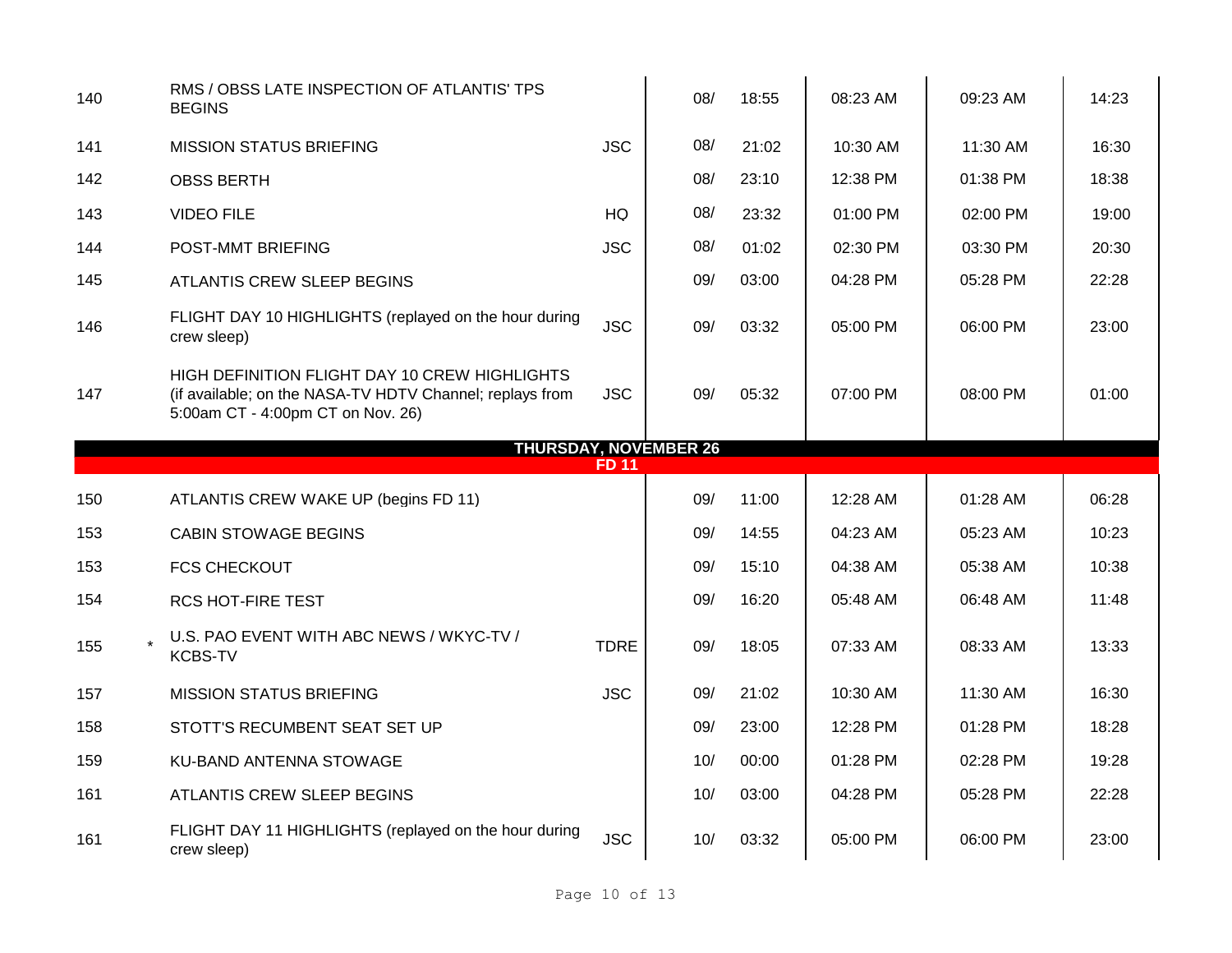| 163 |         | HIGH DEFINITION FLIGHT DAY 11 CREW HIGHLIGHTS<br>(if available; on the NASA-TV HDTV Channel; replays from<br>5:00am CT - 4:00pm CT on Nov. 26)<br><b>FRIDAY, NOVEMBER 27</b> | <b>JSC</b>  | 10/ | 05:32 | 07:00 PM         | 08:00 PM | 01:00 |
|-----|---------|------------------------------------------------------------------------------------------------------------------------------------------------------------------------------|-------------|-----|-------|------------------|----------|-------|
|     |         |                                                                                                                                                                              | <b>FD12</b> |     |       |                  |          |       |
| 166 |         | ATLANTIS CREW WAKE UP (begins FD 12)                                                                                                                                         |             | 10/ | 11:00 | 12:28 AM         | 01:28 AM | 06:28 |
| 168 |         | ATLANTIS DEORBIT PREPARATIONS BEGIN                                                                                                                                          |             | 10/ | 14:10 | 03:38 AM         | 04:38 AM | 09:38 |
| 169 | $\star$ | PAYLOAD BAY DOOR CLOSING                                                                                                                                                     |             | 10/ | 15:30 | 04:58 AM         | 05:58 AM | 10:58 |
| 171 | $\star$ | <b>ATLANTIS DEORBIT BURN</b>                                                                                                                                                 |             | 10/ | 18:10 | 07:38 AM         | 08:38 AM | 13:38 |
| 172 |         | MILA C-BAND RADAR ACQUISITION OF ATLANTIS                                                                                                                                    |             | 10/ | 19:00 | 08:28 AM         | 09:28 AM | 14:28 |
| 172 |         | <b>KSC LANDING</b>                                                                                                                                                           | <b>KSC</b>  | 10/ | 19:13 | 08:41 AM         | 09:41 AM | 14:41 |
|     |         | POST-LANDING NEWS CONFERENCE                                                                                                                                                 | <b>KSC</b>  |     |       | NET L+2 HRS.     |          |       |
|     |         | ENTRY FLIGHT CONTROL TEAM VIDEO REPLAY<br>(replayed after Post-Landing News Conference)                                                                                      | <b>JSC</b>  |     |       | $\sim$ L+3 HRS.  |          |       |
|     |         | STS-129 MISSION HIGHLIGHTS VIDEO REPLAY<br>(replayed after Entry Flight Control Team Video)                                                                                  | <b>JSC</b>  |     |       | $~$ - L+3.5 HRS. |          |       |
|     |         | STS-129 CREW NEWS CONFERENCE (may be postponed<br>or cancelled)                                                                                                              | <b>KSC</b>  |     |       | NET L+4.5 HRS.   |          |       |
|     |         | VIDEO B-ROLL OF STOTT IN CREW QUARTERS<br>(pending availability)                                                                                                             | <b>KSC</b>  |     |       | NET L+6.5 HRS.   |          |       |
|     |         |                                                                                                                                                                              |             |     |       |                  |          |       |
|     |         |                                                                                                                                                                              |             |     |       |                  |          |       |
|     |         |                                                                                                                                                                              |             |     |       |                  |          |       |
|     |         |                                                                                                                                                                              |             |     |       |                  |          |       |
|     |         |                                                                                                                                                                              |             |     |       |                  |          |       |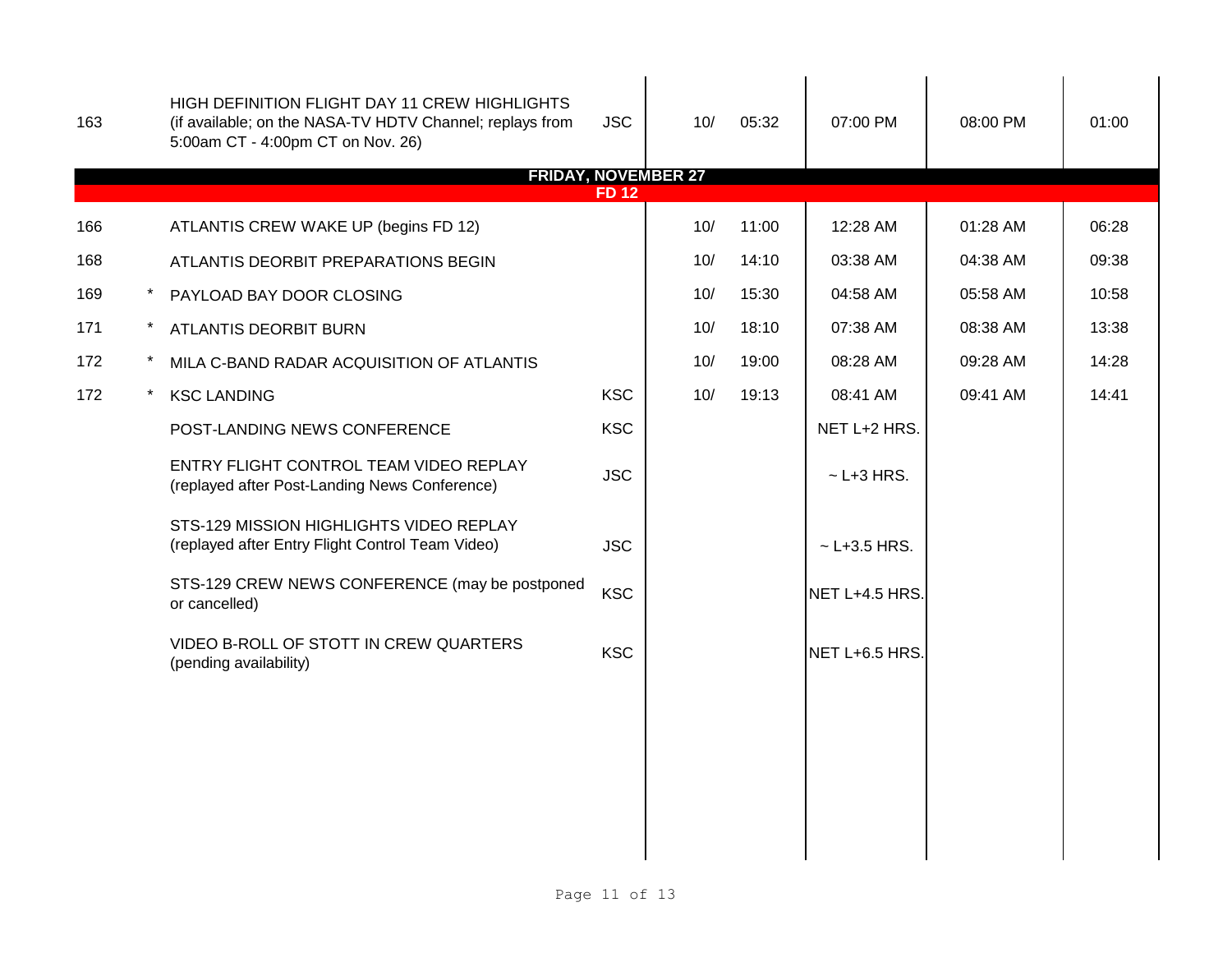**DEFINITION OF TERMS** 

AMC: **Americom Satellite** CBCS: Centerline Berthing Camera System CST: **Central Standard Time** Destiny: U.S. Laboratory on ISS ELC<sub>1</sub> **Express Logistics Carrier 1** EMU: **Extravehicular Mobility Unit**  $EST:$ **Eastern Standard Time** EVA: **Extravehicular Activity**  $FCS:$ **Flight Control System**  $FD^+$ **Flight Day** GATOR: Grappling Adaptor to On-Orbit Railing  $GMT$ : Greenwich Mean Time HARMONY: Node 2 **High Definition Television**  $HD:$  $HPGT$ **High Pressure Gas Tank NASA Headquarters**  $HO:$ **International Space Station** ISS: Johnson Space Center JSC: Kibo: Japanese Pressurized Module KSC<sup>.</sup> **Kennedy Space Center** Ŀ. Launch or Landing time **I IMO:** Live Interview Media Outlet channel MECO: Main Engine Cut-Off  $MET:$ Mission Elapsed Time, which begins at the moment of launch and is read: DAYS/HOURS:MINUTES. LAUNCH=00/00:00 Merritt Island, Florida Tracking Station MII A  $MMT:$ **Mission Management Team**  $MRM-2$ Mini Research Module 2 (new docking port on ISS) MS: **Mission Specialist**  $NET:$ No Earlier Than OBSS: Orbiter Boom Sensor System  $ODS:$ **Orbiter Docking System** OMS: **Orbital Maneuvering System** ORU: **Orbital Replacement Unit** P3: Port Three Truss Segment  $PAO$ Public Affairs office PAS: Pavload Attachment System **PMA-3: Pressurized Mating Adapter 3** POA: Payload ORU Accomodation RCS: **Reaction Control System** Remote Manipulator System on ATLANTIS RMS: RPM: Rendezvous Pitch Maneuver SAAGFA: Solar Array Assembly Grapple Fixture SASA: S-Band Antenna Sub-Assembly